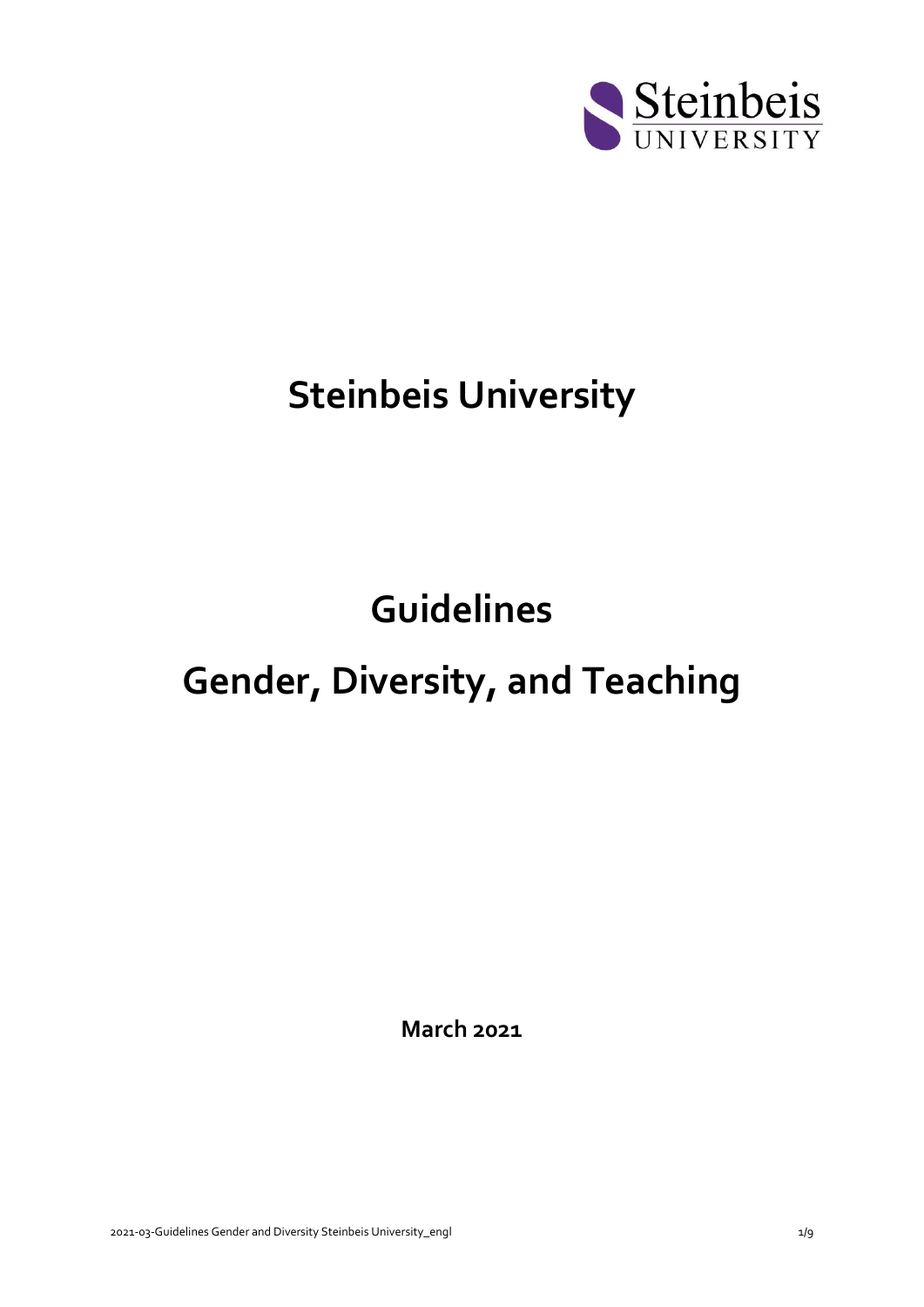

#### **Contents**

| $\mathbf{1}$                                                  |                                       | Foreword                                                                          | 3 |
|---------------------------------------------------------------|---------------------------------------|-----------------------------------------------------------------------------------|---|
| $\overline{2}$                                                | The importance of equal opportunities |                                                                                   |   |
| Inclusion of equal opportunities in teaching<br>$\mathcal{E}$ |                                       |                                                                                   |   |
|                                                               | 3.1                                   | Recommendations regarding the organization of teaching and preparation of content | 4 |
|                                                               | 3.2                                   | Practical tips for running courses                                                | 6 |
|                                                               | 3.3                                   | Key questions to ask yourself                                                     | 7 |
| 4                                                             |                                       | Conclusion                                                                        | 7 |
| 5                                                             |                                       | Appendix                                                                          | 8 |
|                                                               | 5.1                                   | Links                                                                             | 8 |
|                                                               | 5.2                                   | References                                                                        | 8 |
|                                                               |                                       |                                                                                   |   |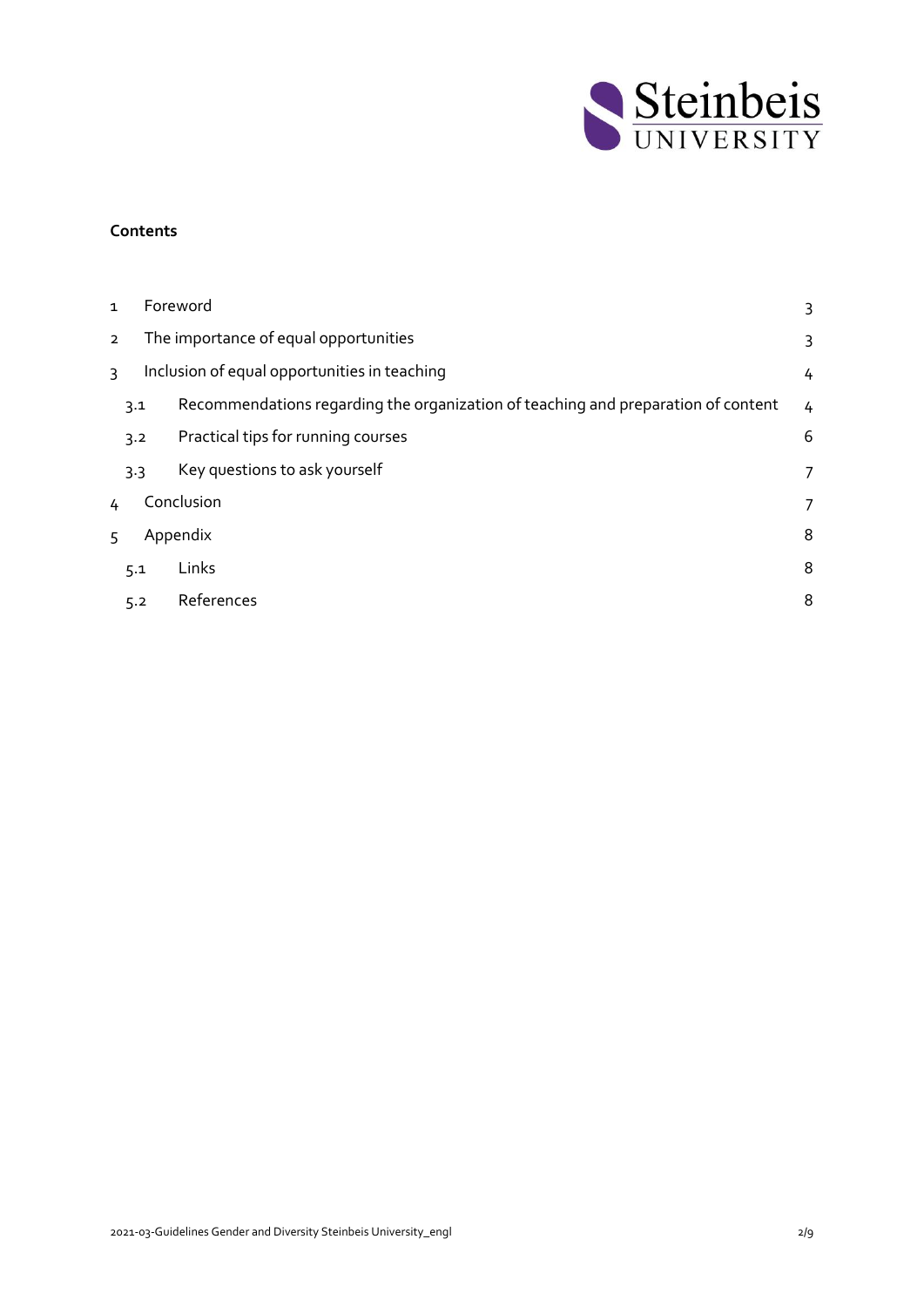

### <span id="page-2-0"></span>**1 Foreword**

Integrating gender and diversity skills requires action on three levels in order to secure volition, understanding, and ability: "What is needed is the volition to establish gender-inclusive course content and teaching methods, an understanding of the issues (of gender studies), and the ability – namely formal structural integration into curricula and the provision of the resources required for implementation."<sup>1</sup> Now that Steinbeis University has explicitly established its position through regulations, to ensure equal opportunities are a key priority of degrees and teaching it is also important to support stakeholders involved in shaping the journey ahead – and thus progress from volition, to understanding, and to ability.

Against this backdrop, these guidelines start by raising awareness and creating understanding, but they also offer recommended actions and tools for planning courses. This makes it possible to develop skills regarding gender-sensitive teaching and expand on those skills. In doing so, this handout places emphasis on helpful instruments that are both straightforward and practical. At the same time, readers are encouraged to consider this as an incentive to remain involved in this topic.

If you have any questions about these guidelines, please do not hesitate to contact the women's and equal opportunity representative at Steinbeis University: Women['s and Equal Opportunity](https://www.steinbeis-hochschule.de/Studium-Studierende/Allgemeine-Informationen/Frauen-und-Gleichstellungsbeauftragte)  [Representative | Steinbeis University \(steinbeis-hochschule.de\)](https://www.steinbeis-hochschule.de/Studium-Studierende/Allgemeine-Informationen/Frauen-und-Gleichstellungsbeauftragte)

## <span id="page-2-1"></span>**2 The importance of equal opportunities**

The advancement of women's interests and equal opportunities is receiving increasing attention in German science and academia, particularly now that it is becoming more firmly anchored within formal structures. For example, the German Research Foundation points to "insufficient involvement of women in the German science system [as a] loss of excellence and efficiency."<sup>2</sup> It describes this shortcoming as particularly evident in limited prospects, which can result in inadequate, genderinsensitive research.<sup>3</sup>

The promotion of gender equality within academia and science in Berlin is captured in the Berlin Higher Education Act, which is based not only on the Federal Constitution but also on the Berlin State Equality Act. In particular, the obligation of universities to appoint women's representatives highlights the extent to which moves to establish gender-balanced representation are now underpinned by formal structures.<sup>4</sup>

To achieve gender equality in higher education in the long term, all university employees must be given training on (un)conscious perception bias based on stereotypical role models.<sup>5</sup> This particularly

<sup>&</sup>lt;sup>1</sup> The North Rhine-Westphalia Study Network for Women's and Gender Research, 2012, p. 85

<sup>2</sup> German Research Foundation, 2016, p. 2

<sup>3</sup> DFG (the central German research funding organization), 2016, p. 2

<sup>4</sup> Senate Department of Justice, Consumer Protection and Anti-Discrimination, 2011, Sect. 4 (8), Sect. 59.

<sup>5</sup> Moss-Racusin, Dovidio, Graham, & Handelsman, 2012, p. 16479.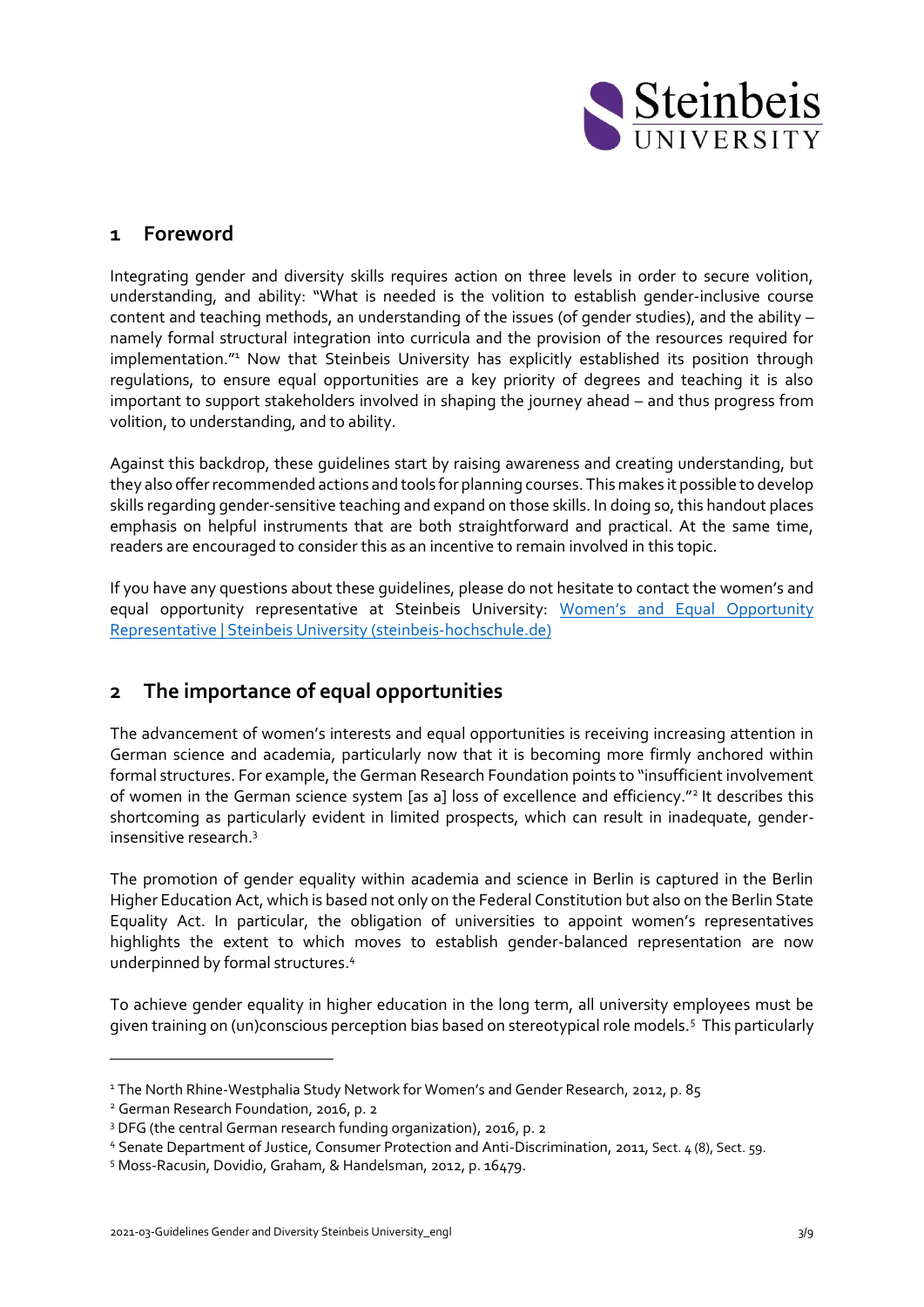

affects the development of know-how among lecturers and students. Research and teaching must be organized such that individuals of all genders are supported with all possible decisions regarding career planning.<sup>6</sup>

Accordingly, Steinbeis University is also committed to using its formal structures and teaching to facilitate opportunities and journeys that are not negatively affected by factors such as gender, age, background, or ideology, but instead support the aims of "individual decision-making."<sup>7</sup> For this reason, there is an onus on lecturers at the university to fulfill their responsibilities to provide gendersensitive education and design their courses appropriately. In their function as instructors, lecturers also act as role models, playing a crucial part in students' search for identity and how they determine their course in life. Teaching that is sensitive to gender and diversity issues thus sees students as individual beings – people equipped with different motivations, goals, and expectations. This must be taken into account in course concepts in order to establish a suitable starting point for professional and personal development.<sup>8</sup>

## <span id="page-3-0"></span>**3 Inclusion of equal opportunities in teaching**

Integrating gender issues and diversity into teaching has been an element of the Steinbeis University framework academic and assessment regulations since 2020. Existing and planned degree programs should not be simply supplemented by self-contained gender and diversity modules in isolation, however. Instead, it is expected that these topics are included as an integral element of all modules, thus achieving transfer into teaching practice.

### <span id="page-3-1"></span>**3.1 Recommendations regarding the organization of teaching and preparation of content**

The equal opportunities concept developed by Steinbeis University offers key recommendations for organizing courses and preparing materials.<sup>9</sup> These have been supplemented with additional aspects as below:

<sup>6</sup> cf. Ceci & Williams, 2011, p. 3157

<sup>7</sup> Senate Department for Labor, Integration, and Women/Senate Department for Education, Youth, and Science, 2015, p. 2.

<sup>&</sup>lt;sup>8</sup> The North Rhine-Westphalia Study Network for Women's and Gender Research, 2012, p. 77

<sup>9</sup> cf. Steinbeis University, 2020, pp. 5 based on Ebenfeld, 2017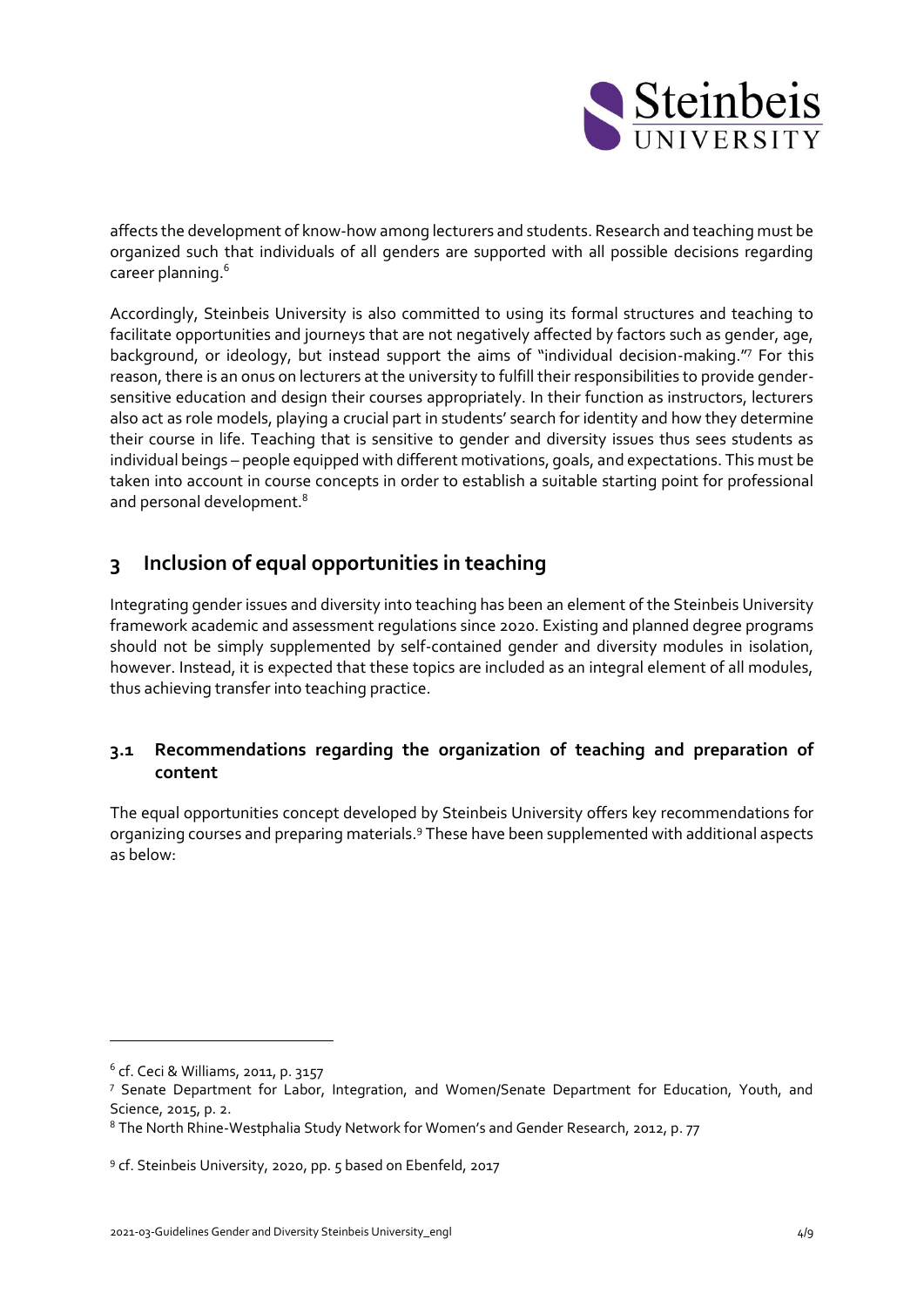

| <b>Organizing lectures</b>                                                                                                                                                                                                                                                                                                                                                                                                                                                         | The subject matter of courses                                                                                                                                                                                                                                                          |
|------------------------------------------------------------------------------------------------------------------------------------------------------------------------------------------------------------------------------------------------------------------------------------------------------------------------------------------------------------------------------------------------------------------------------------------------------------------------------------|----------------------------------------------------------------------------------------------------------------------------------------------------------------------------------------------------------------------------------------------------------------------------------------|
| Are teaching materials diverse in terms of age,<br>gender, disability, ethnicity, social background,<br>sexual orientation, but also religion and<br>ideology? Are stereotypical portrayals avoided<br>in texts and images?                                                                                                                                                                                                                                                        | Are societal hierarchies of power and forms of<br>discrimination such as age, disability, sexual<br>orientation, race, class, ableism, religion, or<br>ideology taken into account in the presentation<br>of course content, how content is analyzed, and<br>how tasks are solved?     |
| The promotion of representative examples and<br>equal opportunities for all genders in teaching<br>materials through inclusive language.<br>Requiring the university to adopt such<br>language makes a clear statement regarding<br>the university's stance on equal opportunities.<br>Lecturers and students of all genders are<br>addressed as equal members of the<br>organization. This demonstrates the different<br>career options available to less-represented<br>genders. | Do selected examples reflect human diversity,<br>particularly unconventional gender examples<br>and role models? Are texts that are used<br>written by authors that reflect human diversity?                                                                                           |
| Are lecturing rooms barrier-free (suitable<br>visibility, giving consideration to people with<br>walking and hearing disabilities)? Are rooms<br>designed in such a way that all students feel<br>comfortable? Are materials designed to be<br>barrier-free?                                                                                                                                                                                                                       | Do the topics examined by students and<br>lecturers highlight issues that touch on<br>human diversity? Are the roles of course<br>participants reflected - in terms of age,<br>disability, ethnicity/race, gender, social<br>background, religion/ideology, and sexual<br>orientation? |
| Is student participation supervised in such a<br>way that reasonable participation is possible<br>(speaking time, avoiding individual<br>dominance)?                                                                                                                                                                                                                                                                                                                               | Is the mixture of gender and hierarchies of<br>power among participants included in<br>discussion?                                                                                                                                                                                     |
| Is composition taken into account regarding<br>gender, age, migratory background,<br>class/background, sexual orientation, life<br>stage?<br>The aim is to promote <b>equal participation</b> by<br>creating heterogeneous groups that<br>approximately reflect real working conditions<br>when forming study groups and examination<br>groups - and not promoting homogeneous<br>groups, e.g. based on similar levels of<br>attainment/experience, or simple empathy.             | Is gender-inclusive language used that<br>supports representative examples and equal<br>opportunities for all genders?                                                                                                                                                                 |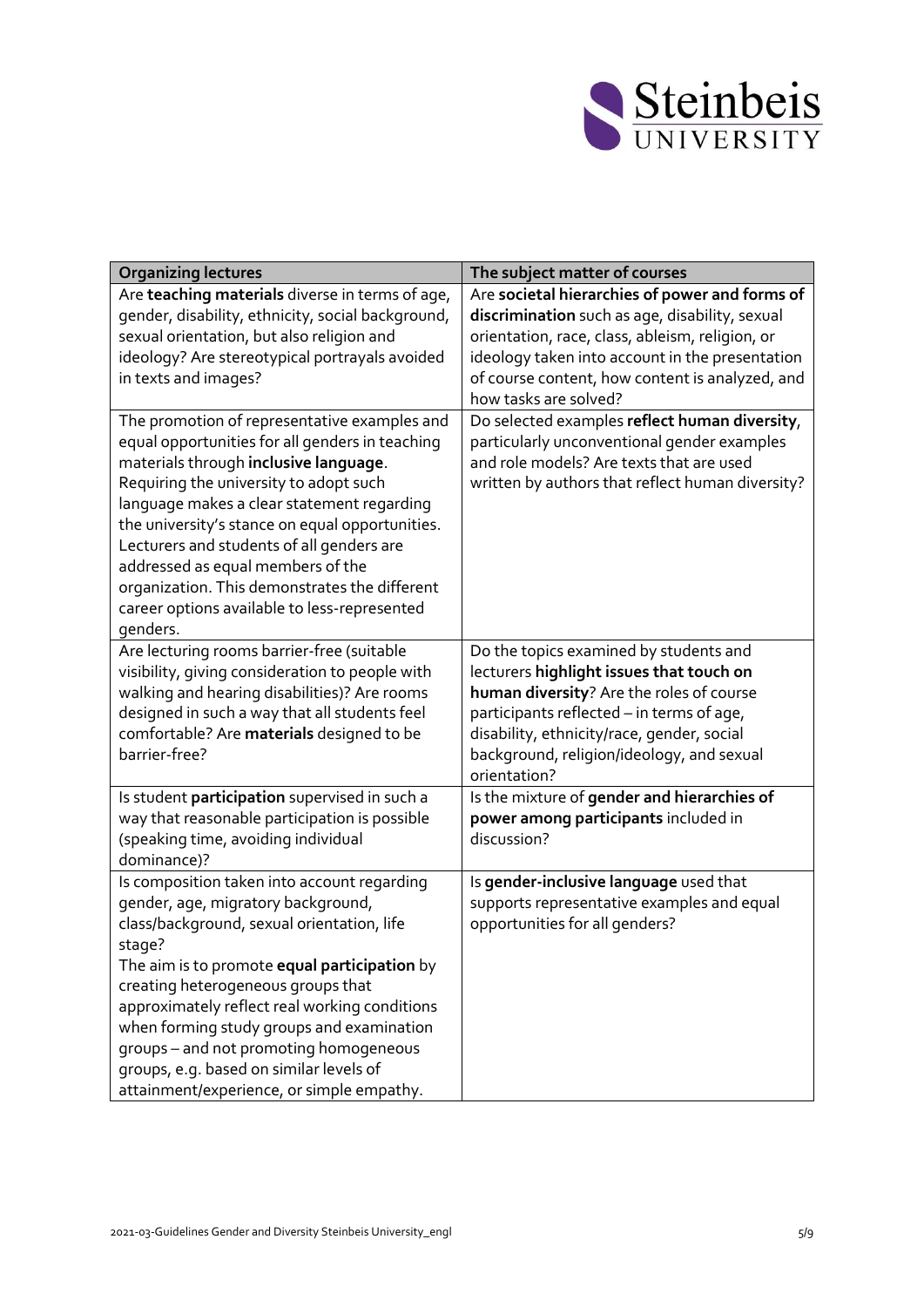

Further information on planning teaching content can, among other places, be found here:

- References and input for integrating gender and diversity skills into existing modules: <http://www.gender-curricula.com/>
- Case studies on gender and the economy: Rotman | Gender and the Economy [\(gendereconomy.org\)](https://www.gendereconomy.org/)

#### <span id="page-5-0"></span>**3.2 Practical tips for running courses**

The table below offers practical tips on how best to share prepared course content:

| At the beginning of the  | Allow enough time for introductions and getting to know each         |
|--------------------------|----------------------------------------------------------------------|
| course                   | other so that all course participants get to know each other's       |
|                          | personal and professional backgrounds, as well as expectations       |
|                          | regarding the group and the event.                                   |
|                          | Briefly explain how you would like people to work together during    |
|                          | the course (appreciative and non-discriminatory interaction,         |
|                          | gender- and diversity-appropriate language, non-threatening          |
|                          | communication, allowing for different opinions, recognition of       |
|                          | different personal and professional backgrounds).                    |
| During the course        | Moderate as necessary in order to give students an equal chance to   |
|                          | participate and use speaking time, also in order to avoid imbalances |
|                          | within the group or individual dominance.                            |
|                          | When working in groups, ensure groups are mixed and avoid groups     |
|                          | based on personal empathy, performance, or student preferences       |
|                          | - if necessary by drawing lots, distributing students randomly, or   |
|                          | deliberately forming different groups.                               |
|                          | Allow sufficient time to reflect and discuss presented content with  |
|                          | regard to gender and diversity factors (age,<br>disability,          |
|                          | ethnicity/race, gender, social origin, religion/ideology, and sexual |
|                          | orientation).                                                        |
| At the end of the course | Offer people the chance to meet one-on-one so that all course        |
|                          | participants have an opportunity to approach you individually,       |
|                          | away from the group.                                                 |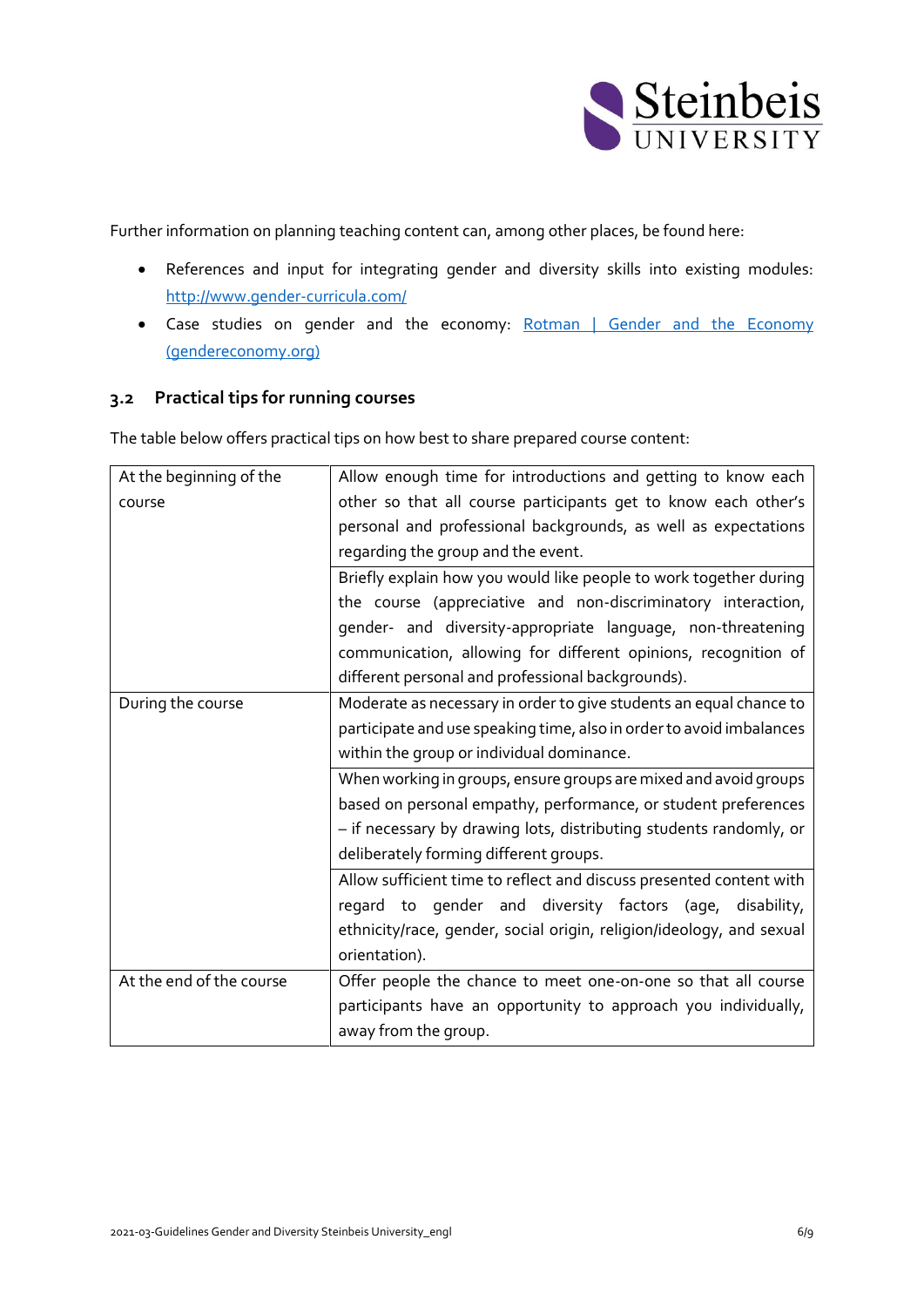

#### <span id="page-6-0"></span>**3.3 Key questions to ask yourself<sup>10</sup>**

You might want to ask yourself the following questions about your courses:

- Do I use teaching materials and practical examples that reflect human diversity (age, gender, disability, ethnicity, social background, sexual orientation or even religion and ideology)? Do I explain to the students why I chose certain materials or examples ?
- Do I use gender-neutral language (verbally/written)?
- How did I select participants to work together on group tasks? Was I able to make the groups heterogeneous?
- Did I manage student participation in order to maintain equilibrium (speaking time, individual dominance)? Which methods did I draw on to do this?
- Did I successfully convey content taking gender and diversity aspects into account?
- What issues, if any, did I encounter safeguarding equal treatment during the course? What support options would I like to have in order to overcome such issues in the future?

## <span id="page-6-1"></span>**4 Conclusion**

The aim of these guidelines is to raise awareness and foster an understanding of gender and diversity issues in teaching. They should help ensure that any practical support that is implemented tangibly shapes teaching at Steinbeis University in the long term. The recommended actions and tools are also intended to motivate others to think more about such issues, beyond the scope of these guidelines. The sources provided in the appended links may provide initial pointers for this.

By systematically introducing gender and diversity skills to teaching across the university, Steinbeis University aims to foster women's interests and equal opportunities in German science and academia – and do more than merely establish formal structures. For this reason, these guidelines will be regularly expanded and updated. In addition to introducing more and more gender and diversity topics to teaching, the aim in the future will be to assess progress.

If you have any questions, comments, or suggestions regarding our approach to gender-inclusive teaching, the women's and equal opportunity representatives at Steinbeis University are happy to help.

<sup>10</sup> cf. Kaschuba, 2006, p. 32.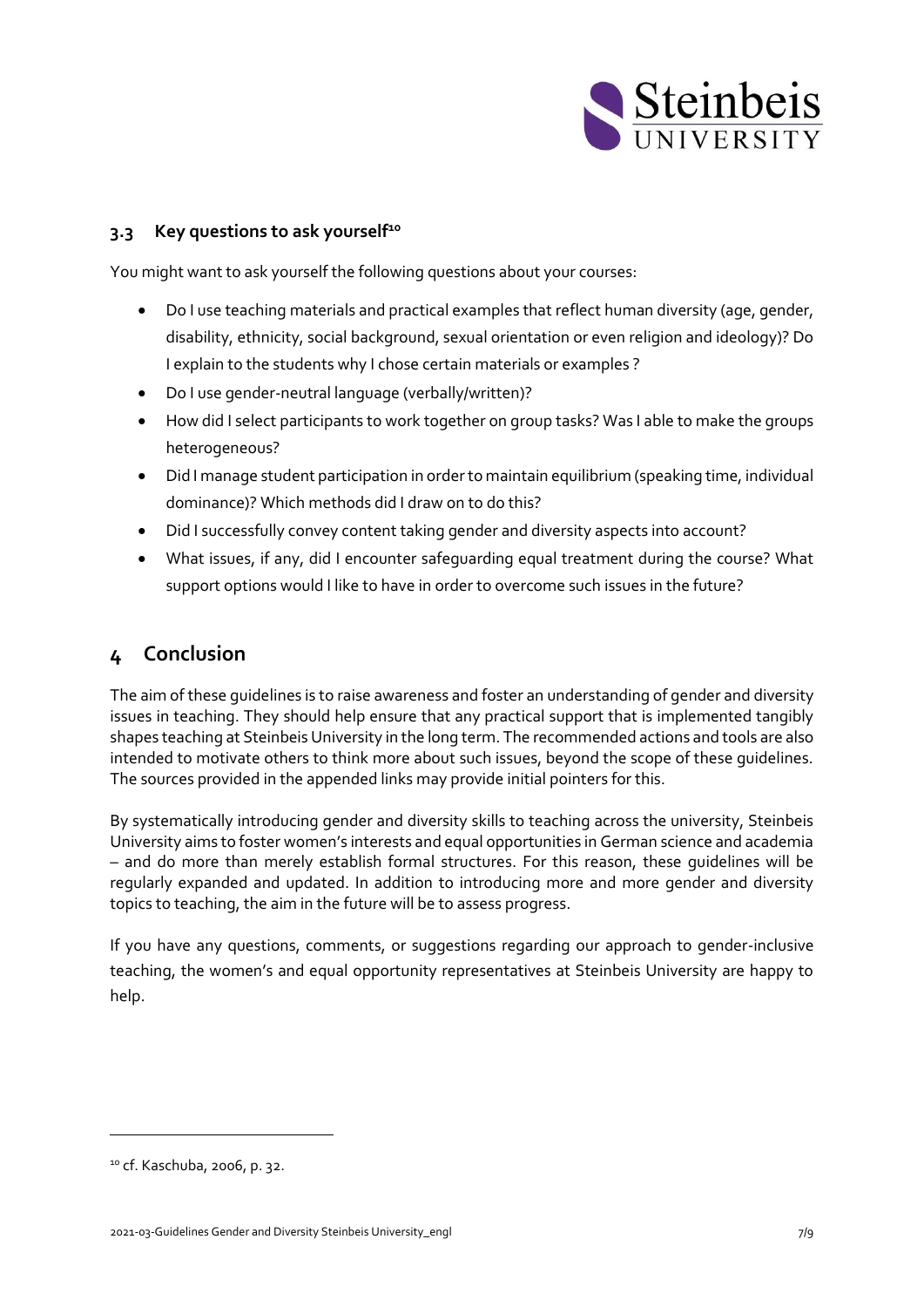

## <span id="page-7-0"></span>**5 Appendix**

#### <span id="page-7-1"></span>**5.1 Links**

General Act on Equal Treatment (AGG):

<https://www.gesetze-im-internet.de/agg/index.html>

Federal Anti-Discrimination Agency handbook on legal protection against discrimination

[http://www.antidiskriminierungsstelle.de/DE/ThemenUndForschung/Recht\\_und\\_gesetz/Handbuch/](http://www.antidiskriminierungsstelle.de/DE/ThemenUndForschung/Recht_und_gesetz/Handbuch/HandbuchRechtlicherDiskriminierungsschutz_node.html) [HandbuchRechtlicherDiskriminierungsschutz\\_node.html](http://www.antidiskriminierungsstelle.de/DE/ThemenUndForschung/Recht_und_gesetz/Handbuch/HandbuchRechtlicherDiskriminierungsschutz_node.html)

[https://www.antidiskriminierungsstelle.de/SharedDocs/Downloads/DE/publikationen/Expertisen/Ex](https://www.antidiskriminierungsstelle.de/SharedDocs/Downloads/DE/publikationen/Expertisen/Expertise_Sexuelle_Belaestigung_im_Hochschulkontext.pdf?__blob=publicationFile&amp;v=3) [pertise\\_Sexuelle\\_Belaestigung\\_im\\_Hochschulkontext.pdf?\\_\\_blob=publicationFile&v=3](https://www.antidiskriminierungsstelle.de/SharedDocs/Downloads/DE/publikationen/Expertisen/Expertise_Sexuelle_Belaestigung_im_Hochschulkontext.pdf?__blob=publicationFile&amp;v=3)

#### Berlin Higher Education Act (BerlHG)

[http://gesetze.berlin.de/jportal/?quelle=jlink&query=HSchulG+BE&psml=bsbeprod.psml&max=true](http://gesetze.berlin.de/jportal/?quelle=jlink&amp;query=HSchulG+BE&amp;psml=bsbeprod.psml&amp;max=true)

Higher Education Framework Act (HRG)

<http://www.gesetze-im-internet.de/hrg/>

Steinbeis University Framework Regulations

<https://www.steinbeis-hochschule.de/Studium-Studierende/Allgemeine-Informationen/Ordnungen>

UN Convention on the Rights of Persons with Disabilities

[https://www.behindertenbeauftragte.de/SharedDocs/Publikationen/UN\\_Konvention\\_deutsch.pdf?\\_](https://www.behindertenbeauftragte.de/SharedDocs/Publikationen/UN_Konvention_deutsch.pdf?__blob=publicationFile&amp;v=2) [\\_blob=publicationFile&v=2](https://www.behindertenbeauftragte.de/SharedDocs/Publikationen/UN_Konvention_deutsch.pdf?__blob=publicationFile&amp;v=2)

#### <span id="page-7-2"></span>**5.2 References**

Ceci, S. J., & Williams, W. M. (Feb 22, 2011) Understanding current causes of women's underrepresentation in science. *PNAS - Proceedings of the National Academy of Sciences of the United States of America,* 108(8), pp. 3157-3162.